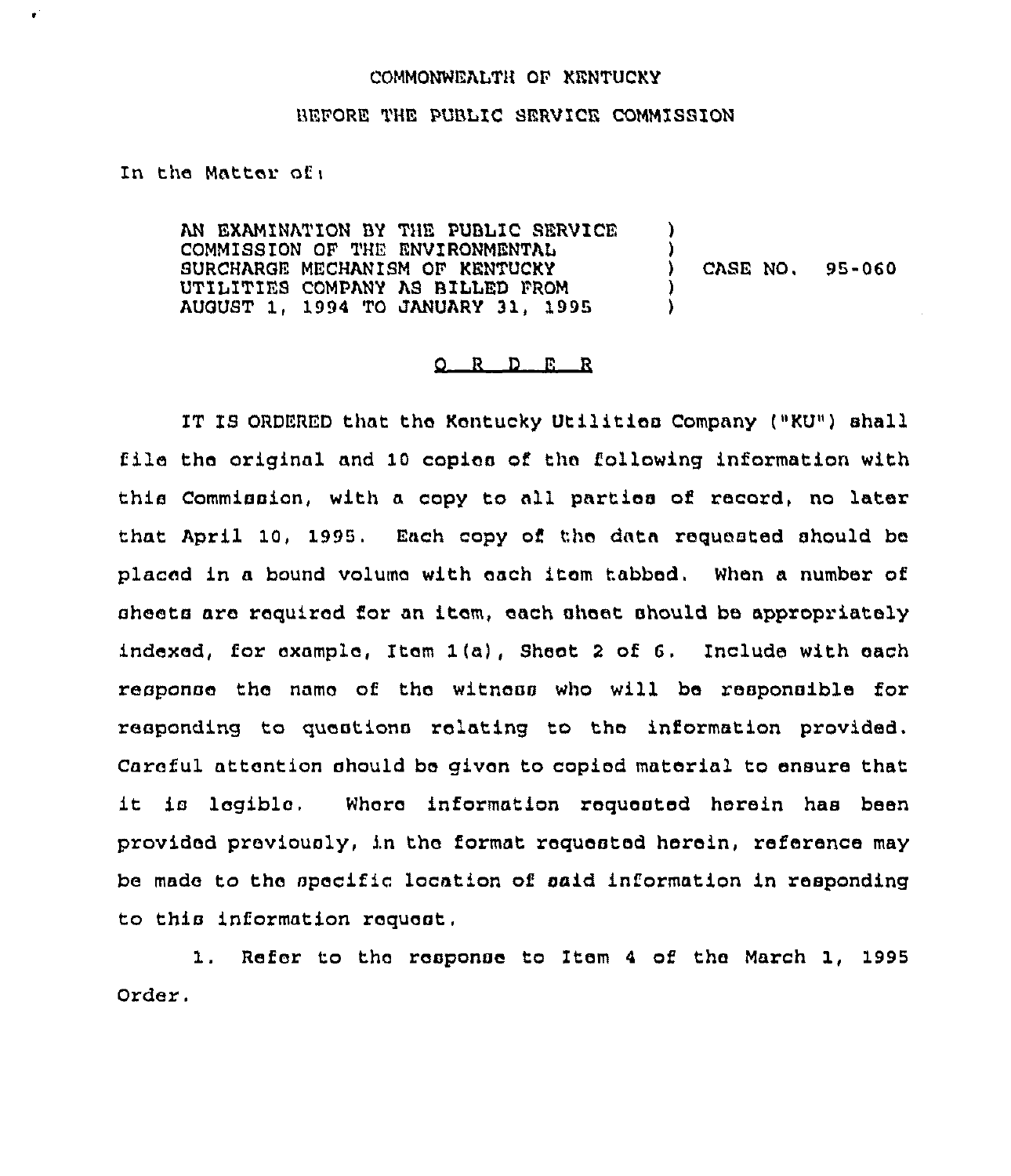a. Is the Extension Allowance Pooling Group (»Pooling Group») still in operation7 If no, indicate when the Pooling Group disbanded.

b. Have any membership fees beyond the initial \$25,000 been charged by the Pooling Group7 When will the next membership fee have to paid7

c. Fxplain why KU believes it is appropriate to record the initial \$25,000 fee as part of the inventory cost of emission allowances. Identify any accounting pronouncements which support KU's position.

2. Refer to the response to Item <sup>7</sup> of the March 1, 1995 Order. KRS 278, 183 limits the surcharge to compliance plan costs, not already included in existing rates. KU was requested to identify where specific generating station operation and maintenance (»OaM») expenses were included in its compliance plan projects. KU did not provide this information. Provide the originally requested information.

3. In its July 19, 1994 Order in Case No.  $93-465^1$  the Commission approved KU's use of ES Form 3.0, for the average monthly revenue computation, in the same basic format as proposed by KU. That form included one column headed Non-jurisdiction with the sub-heading Total and another column headed Total Company itatio<br>:clude<br>Total<br>:with a sub-heading Total. The Total Company column was represented

 $\mathbf{1}$ Case No. 93-465, The Application of Kentucky Utilities Company to Assess a Surcharge Under KRS 278. 183 to Recover Costs of Compliance with Environmental Requirements for Coal Combustion Wastes and By-Products.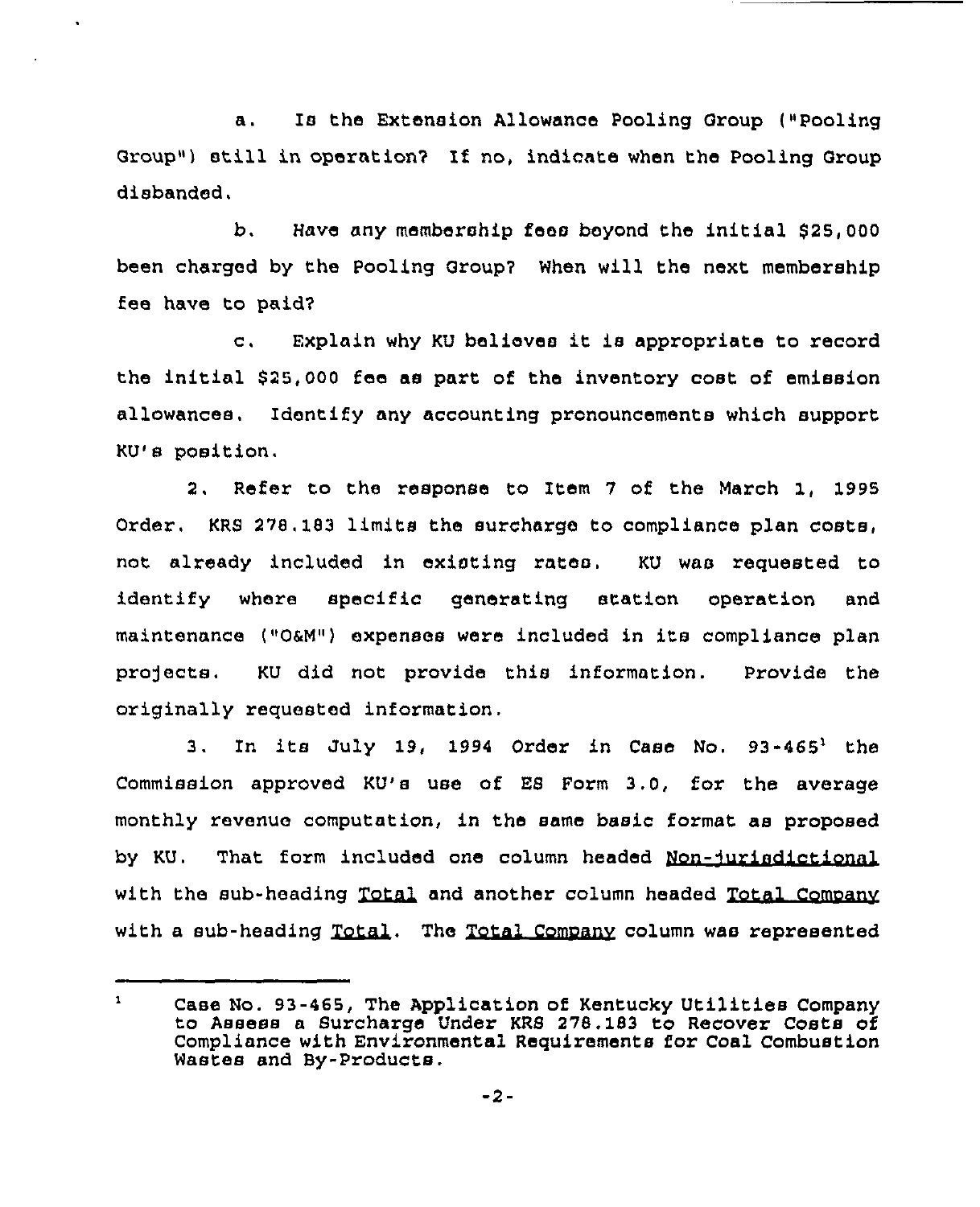as the total of KU's Kentucky jurisdictional revenue and nonjurisdictional revenue. However, in response to Items 8, <sup>9</sup> and 10 of the March 1, 1995 Order, KU indicates that it has not included non-jurisdictional revenue in making its average monthly revenue computation. Rather, it has included revenues from those sales it considers firm, namely, retail sales in Virginia and Tennessee and wholesale sales to Berea College and Kentucky municipal customers, but has excluded revenues from foreign ("offsystem") non-firm sales to other utilities.

a. Explain the logic of KU's use of the abovereferenced terms in the headings and sub-headings of its proposed form for the monthly average revenue computation if it did not intend to subscribe to those terms in making its monthly revenue computation.

b. If it was KU's original intent to exclude non-firm off-system sales from its monthly revenue computation why did it propose <sup>a</sup> form explicitly indicating it would include Total nonjurisdictional revenue and Total 'total company' revenue in its monthly computation7

c. How does KU classify revenues from non-firm offsystem sales if it does not include them in Total nonjurisdictional revenue or Total 'total company' revenue?

4, The non-jurisdictional revenues reported in ES Form 3.0 include only revenues from non-jurisdictional firm sales. Explain

-3-